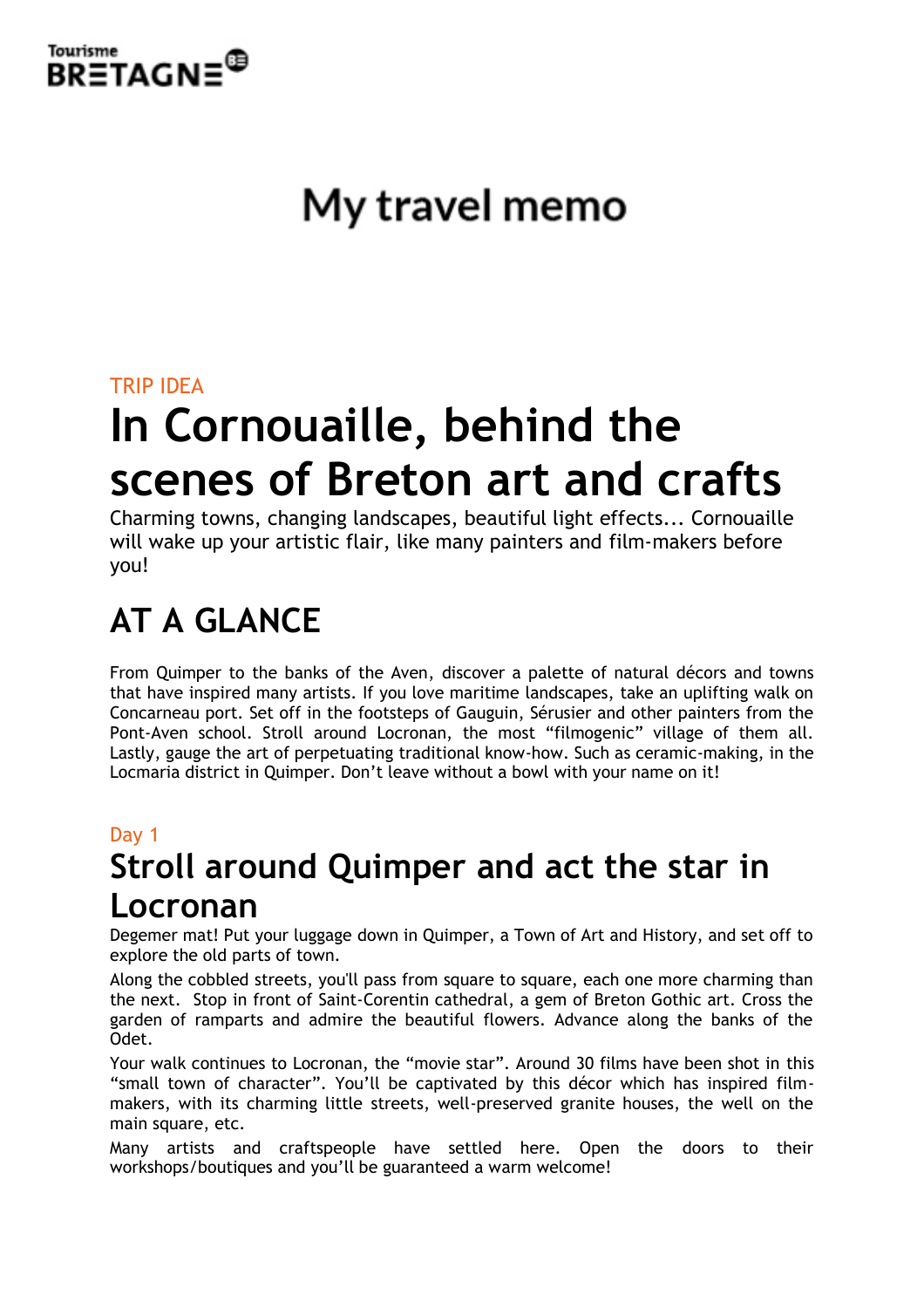- Every summer, the Cornouaille festival lasts one week and plunges you into the heart of Breton culture. On the menu: dancing lessons, free concerts, Fest Noz traditional festival, parades of bands, etc.
- « Chouans ! », « Tess », "A very long engagement"… Discover the secrets of filming and other stories on a guided tour of "Locronan and the movies".

## Day 2 **From the art of earthenware to cidermaking**

After a good breakfast, head to the district of Locmaria. This is the birthplace of Quimper earthenware, an expertise that has been perpetuated by Faïencerie Henriot. Find out what goes on behind the scenes of this factory and take part in the work of its designers. The famous Breton bowl was born here and it is still made and painted by hand.

Still in Locmaria, admire dresses and other items exhibited in the Pascal Jouen Embroidery School. You can also discover how the famous crêpes dentelles are made at the Quimper biscuit factory.

Continue your cultural and gourmet journey on the Cider Route. Stop at Kinkiz Manor. Here, cider is made from 25 varieties of apples. Taste the products that are made using a traditional method.

End the day at Le Sistrot cider bistro.

- The AOC Cider Route in Cornouaille allows you to enter production sites and talk with local producers.
- Do you prefer beer ? At Maison Jaune, in the Locmaria neighbourhood, the barrel are ecological and the beer taps are connected. An original concept!

### Day 3

## **Be part of the painting, in Concarneau and Pont-Aven**

This morning, direction Concarneau. At Place Duquesne, get on the ferry that will take you to the foot of the walled town. Along the quays, watch the colourful toing and froing of the fishing boats that inspired painters from the 1850s. Cross the drawbridge and plunge into the historic centre of the "Blue town".

In the afternoon, go to Pont-Aven. Like Gauguin, Sérusier and Maufra, you'll be delighted by the "city of painters" nestled in its lush estuary. Landscapes, lights, docked boats, mazes of little streets and a floral walk lined with wash houses all form a picturesque décor.

To absorb the artistic life in Pont-Aven even more, go into the museum. It has a rich collection of some 4,500 works!

Lastly, don't leave without tasting the Traou Mad, literally "good things": biscuits made with good Breton butter!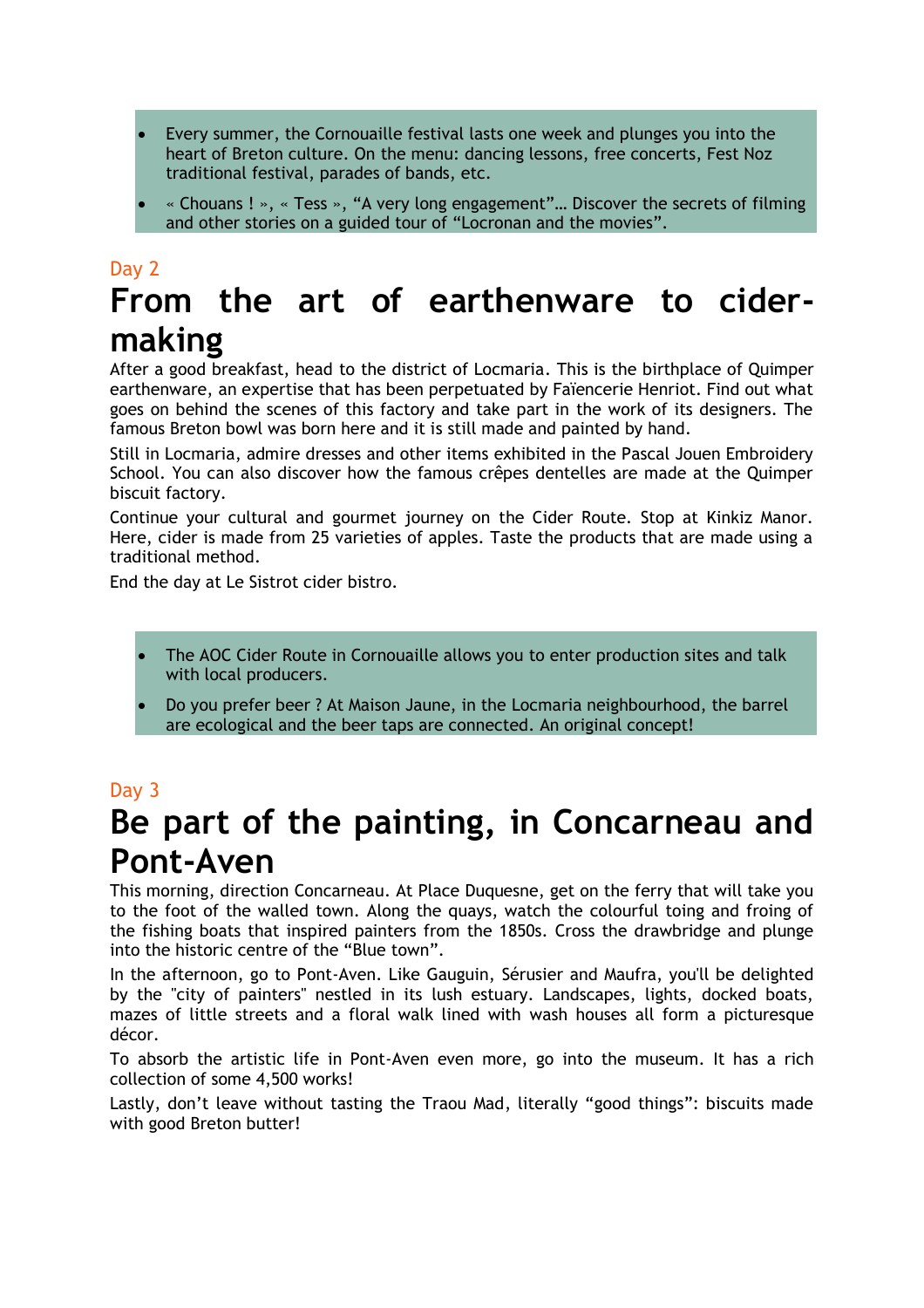- Get up at dawn and see what goes on behind the scenes of the fishing industry during a guided tour of Concarneau fish market, the leading tuna port in Europe and the third for fresh fish.
- Stop at Riec-sur-Bélon for lunch. On the port, go to Chez Jacky or the Ferme les Huitrières du Château de Bélon to taste flat Belon oysters.

## **WE LIKE**

- **Taking time to stroll around the Locmaria district in Quimper, which offers traditions, art, gastronomy, heritage and scenery.**
- **Following in the footsteps of the Pont-Aven painters, from the Gloanec boarding house where they stayed, to the alleyways of Bois d'Amour where they set up their easels. Trémalo chapel, with a curious asymmetric roof, contains a multi-coloured Christ that inspired Gauguin's yellow Christ.**

### **Prices**

|                                                                     | <b>From April to September</b> |
|---------------------------------------------------------------------|--------------------------------|
| 3 days / 2 nights                                                   | 120 €*                         |
| Estimated price based on trip idea (per adult, based on two people) |                                |

*\* The estimated price includes bed and breakfast accommodation at Hôtel de la Gare (Quimper), including the visit of the Henriot ceramic works, the discovery of Manoir de Kinkiz, the crossing on Le Bac in Concarneau and entrance to the Pont-Aven museum.*

## **Contacts and practical information**

Attention: The opening days and times / availability may vary depending on the sites mentioned and depending on the selected period. Don't forget to enquire.

Day 1 **Office de Tourisme de Quimper Cornouaille** 8 Rue Élie Freron, 29000 Quimper Phone: 02.98.53.04.05 Website: [www.quimper-tourisme.bzh](http://www.quimper-tourisme.bzh/)

**Office de Tourisme de Locronan** Place de la Mairie, 29180 Locronan Phone: 02.98.91.70.14 Website: [www.locronan-tourisme.bzh](http://www.locronan-tourisme.bzh/)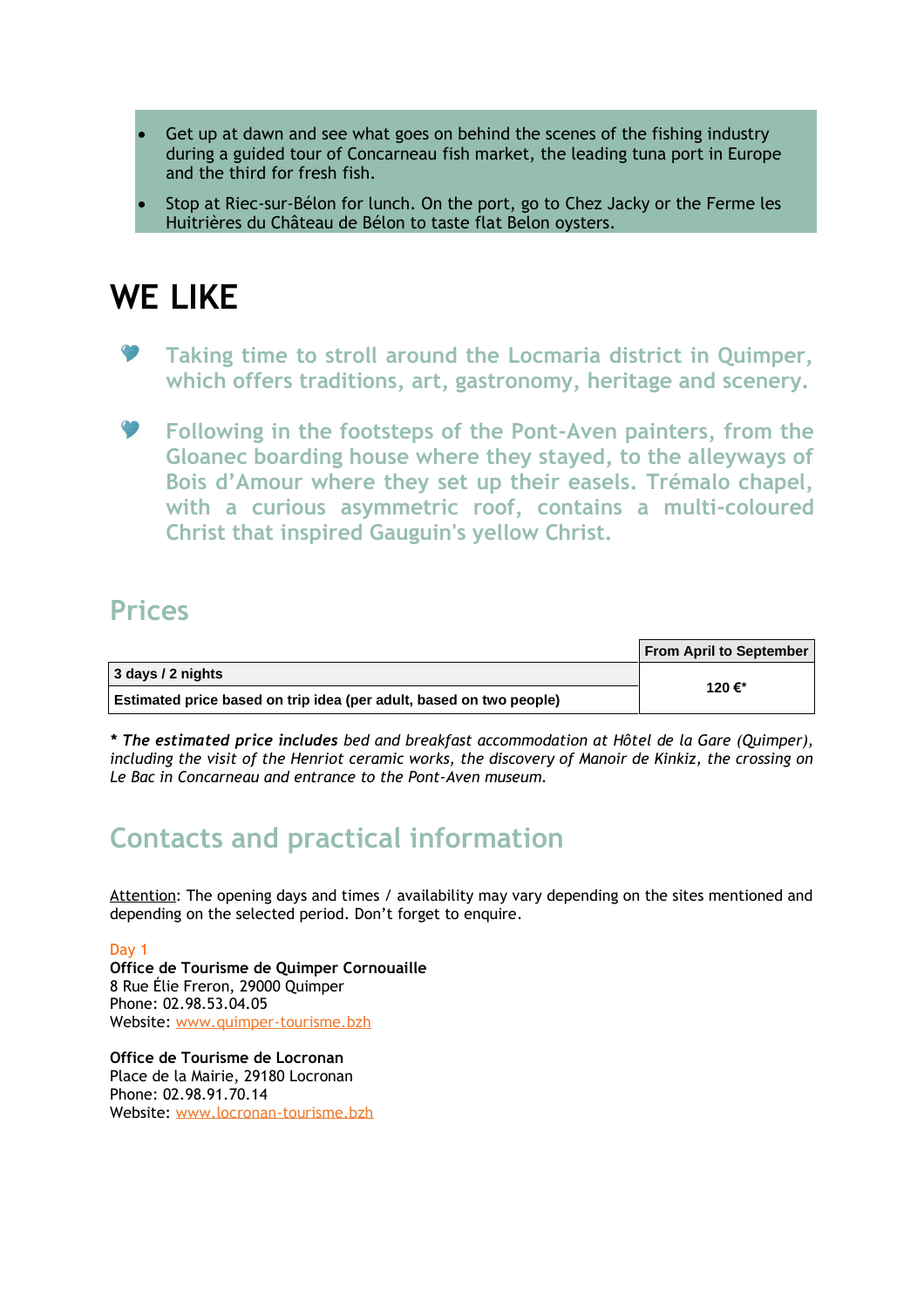Day 2

**Faïencerie Henriot-Quimper** 2-4 Place Berardier, 29000 Quimper Phone: 02.98.90.09.36 Website: [www.henriot-quimper.com](http://www.henriot-quimper.com/)

#### **École de Broderie d'Art Pascal Jaouen**

Quartier de Locmaria 16 Rue Haute, 29000 Quimper Phone: 02.98.95.23.66 Website: [www.pascaljaouen.com](http://www.pascaljaouen.com/)

**Biscuiterie de Quimper** 8 Rue du Chanoine Moreau, 29000 Quimper Phone: 02.98.65.12.37

Website: [www.biscuiteriedequimper.com](http://www.biscuiteriedequimper.com/)

#### **Musée des Beaux-Arts**

40 Place Saint-Corentin 29000 Quimper Phone: 02 98 95 45 20 Website: [www.mbaq.fr/en](http://www.mbaq.fr/en/home-3.html)

#### **Musée Départemental Breton**

1 Rue du Roi Gradlon 29000 Quimper Phone: 02 98 95 21 60 Website: [www.musee-breton.finistere.fr](http://www.musee-breton.finistere.fr/)

#### **Manoir du Kinkiz**

75 Chemin du Quinquis, 29000 Quimper Phone: 02.98.90.20.57 Website: [www.kinkiz-terroir.bzh](http://www.kinkiz-terroir.bzh/) 

#### **Le Sistrot**

53 Boulevard Amiral de Kerguélen, 29000 Quimper Phone: 02.98.10.73.46 Website: [www.lesistrot.com](http://www.lesistrot.com/)

**La Maison Jaune** 4 Rue du Stivel, 29000 Quimper Phone: 02.29.20.16.11

#### Jour 3

**Office de Tourisme de Concarneau** Quai d'Aiguillon, 29900 Concarneau Phone: 02.98.97.01.44 Website: [tourismeconcarneau.fr/accueil-en](http://tourismeconcarneau.fr/accueil-en)

**Bureau d'Informations Touristiques de Pont-Aven** 3 Rue des Meunières, 29930 Pont-Aven Phone: 02.98.06.87.90

**Chez Jacky** Rue du Port de Bélon, 29340 Riec-sur-Bélon Phone: 02.98.06.90.32 Website: [www.chez-jacky.com](http://www.chez-jacky.com/)